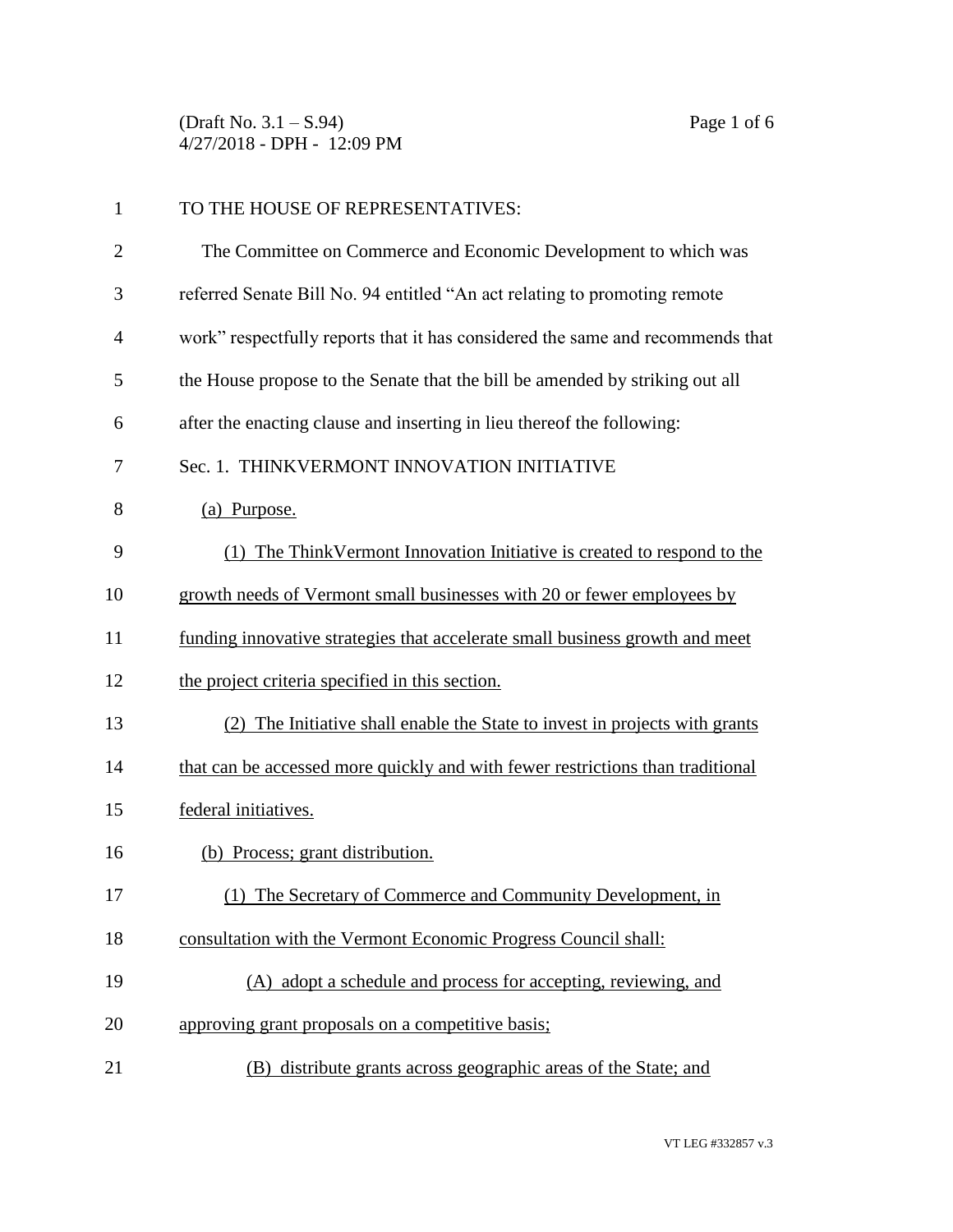(Draft No. 3.1 – S.94) Page 2 of 6 4/27/2018 - DPH - 12:09 PM

| $\mathbf{1}$   | (C) distribute grants across diverse industries, sectors, and business      |
|----------------|-----------------------------------------------------------------------------|
| $\overline{2}$ | types, including for-profit and nonprofit organizations.                    |
| 3              | $(2)(A)$ A grant shall provide funding in only one fiscal year.             |
| 4              | (B) A recipient shall be eligible for a grant through the Initiative in     |
| 5              | not more than two fiscal years.                                             |
| 6              | (c) Funding; matching requirements.                                         |
| 7              | (1) The Secretary shall reserve not less than 10 percent of the funding     |
| 8              | through the Initiative for microgrants of not more than \$10,000.00.        |
| 9              | (2) The Secretary shall require a grant recipient to provide matching       |
| 10             | funds for a grant as follows:                                               |
| 11             | (A) for a microgrant reserved under subdivision (3) of this                 |
| 12             | subsection, a funding match of 25 percent of the value of the grant; and    |
| 13             | (B) for all other grants, a funding match of 100 percent of the value       |
| 14             | of the grant.                                                               |
| 15             | (d) Eligibility criteria. To be eligible for a grant, a project shall:      |
| 16             | (1) provide workforce training that is not eligible for funding through     |
| 17             | another State or federal program and that serves an immediate employer need |
| 18             | to fill one or more job vacancies;                                          |
| 19             | (2) enable a business to attract, retain, or support remote workers in      |
| 20             | Vermont;                                                                    |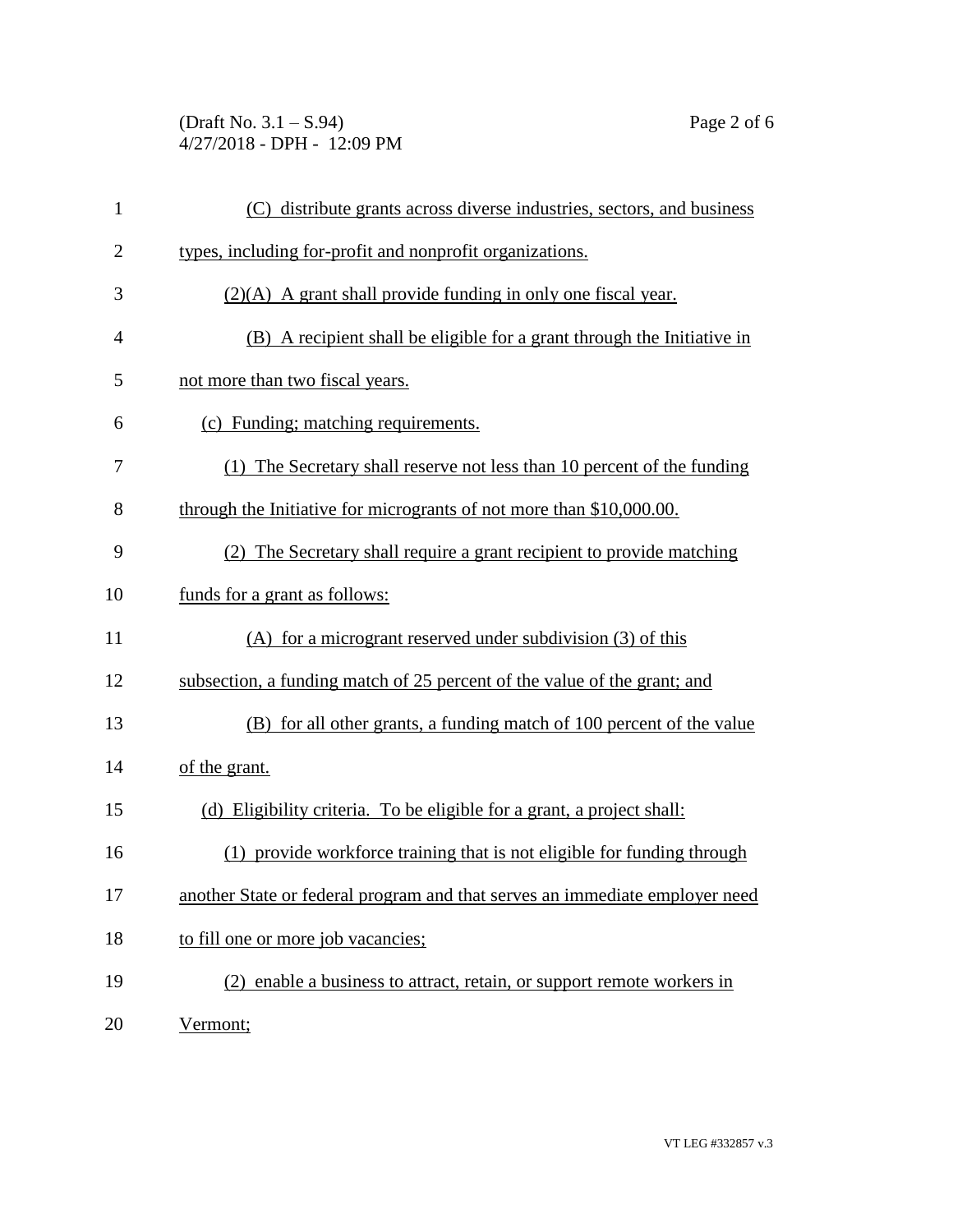(Draft No. 3.1 – S.94) Page 3 of 6 4/27/2018 - DPH - 12:09 PM

| $\mathbf{1}$   | (3) establish or enhance a facility that attracts small companies or          |  |
|----------------|-------------------------------------------------------------------------------|--|
| $\overline{2}$ | remote workers, or both, including generator and maker spaces, co-working     |  |
| 3              | spaces, remote work hubs, and innovation spaces, with special emphasis on     |  |
| $\overline{4}$ | facilities that promote colocation of nonprofit, for-profit, and government   |  |
| 5              | entities;                                                                     |  |
| 6              | (4) enable or support deployment of broadband telecommunications              |  |
| 7              | connectivity;                                                                 |  |
| 8              | (5) leverage economic development funding outside State government,           |  |
| 9              | including the federal New Market Tax Credit program and Small Business        |  |
| 10             | <b>Innovation Research grants;</b>                                            |  |
| 11             | (6) support growth in Vermont's aerospace, aviation, or aviation              |  |
| 12             | technology sectors; or                                                        |  |
| 13             | (7) provide technical assistance to support small business growth.            |  |
| 14             | (e) Outcomes; measures. The Secretary shall adopt measures to evaluate a      |  |
| 15             | grant to determine its impact, including job growth measured at one-, three-, |  |
| 16             | and five-year intervals.                                                      |  |
| 17             | (f) Appropriation. In fiscal year 2019, the amount of \$400,000.00 is         |  |
| 18             | appropriated from the General Fund to the Agency of Commerce and              |  |
| 19             | Community Development to implement the ThinkVermont Innovation                |  |
| 20             | Initiative pursuant to this section.                                          |  |
|                |                                                                               |  |

21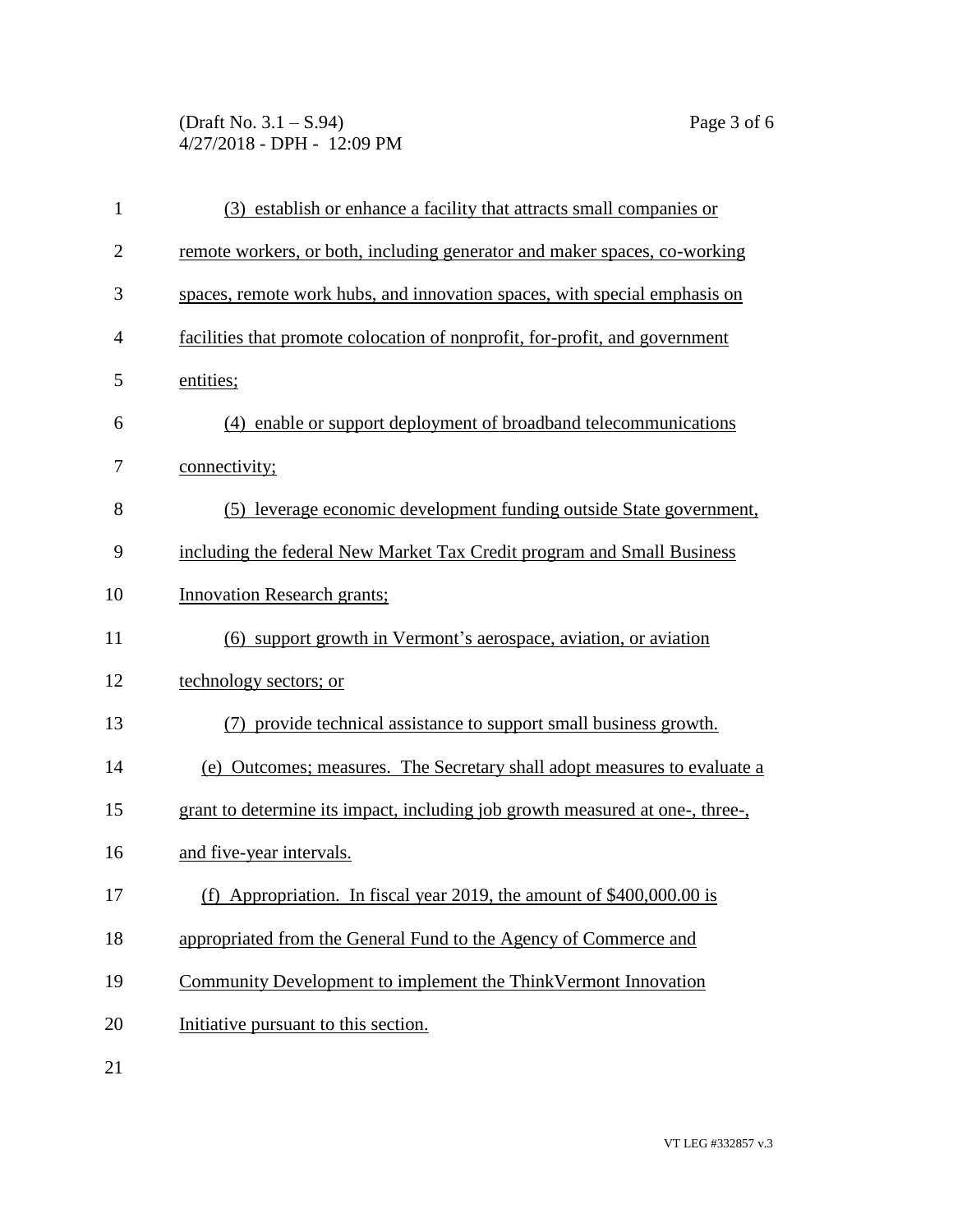(Draft No. 3.1 – S.94) Page 4 of 6 4/27/2018 - DPH - 12:09 PM

| $\mathbf{1}$   | Sec. 2. IMPROVING INFRASTRUCTURE AND SUPPORT FOR REMOTE                     |  |  |
|----------------|-----------------------------------------------------------------------------|--|--|
| $\overline{2}$ | WORK IN VERMONT; STUDY; REPORT                                              |  |  |
| 3              | (a) The Secretary of Commerce and Community Development, in                 |  |  |
| $\overline{4}$ | consultation with the Commissioners of Labor, of Public Service, and of     |  |  |
| 5              | Buildings and General Services, and other interested stakeholders, shall    |  |  |
| 6              | identify and examine the infrastructure improvements and other support      |  |  |
| 7              | needed to:                                                                  |  |  |
| 8              | (1) enable workers and businesses to establish or enhance a remote          |  |  |
| 9              | presence in Vermont;                                                        |  |  |
| 10             | (2) build capacity throughout the State to increase access to maker         |  |  |
| 11             | spaces, co-working spaces, remote work hubs, and innovation spaces; and     |  |  |
| 12             | (3) support the interconnection of current and future maker spaces, co-     |  |  |
| 13             | working spaces, remote work hubs, innovation spaces, and regional technical |  |  |
| 14             | centers.                                                                    |  |  |
| 15             | (b) On or before January 15, 2019, the Secretary shall submit to the House  |  |  |
| 16             | Committee on Commerce and Economic Development and the Senate               |  |  |
| 17             | Committee on Economic Development, Housing and General Affairs a written    |  |  |
| 18             | report detailing his or her findings and recommendations.                   |  |  |
| 19             | Sec. 3. INTEGRATED PUBLIC-PRIVATE STATE WORKSITES                           |  |  |
| 20             | (a) The Secretary of Administration, in consultation with the Secretary of  |  |  |
| 21             | Commerce and Community Development and the Commissioner of Buildings        |  |  |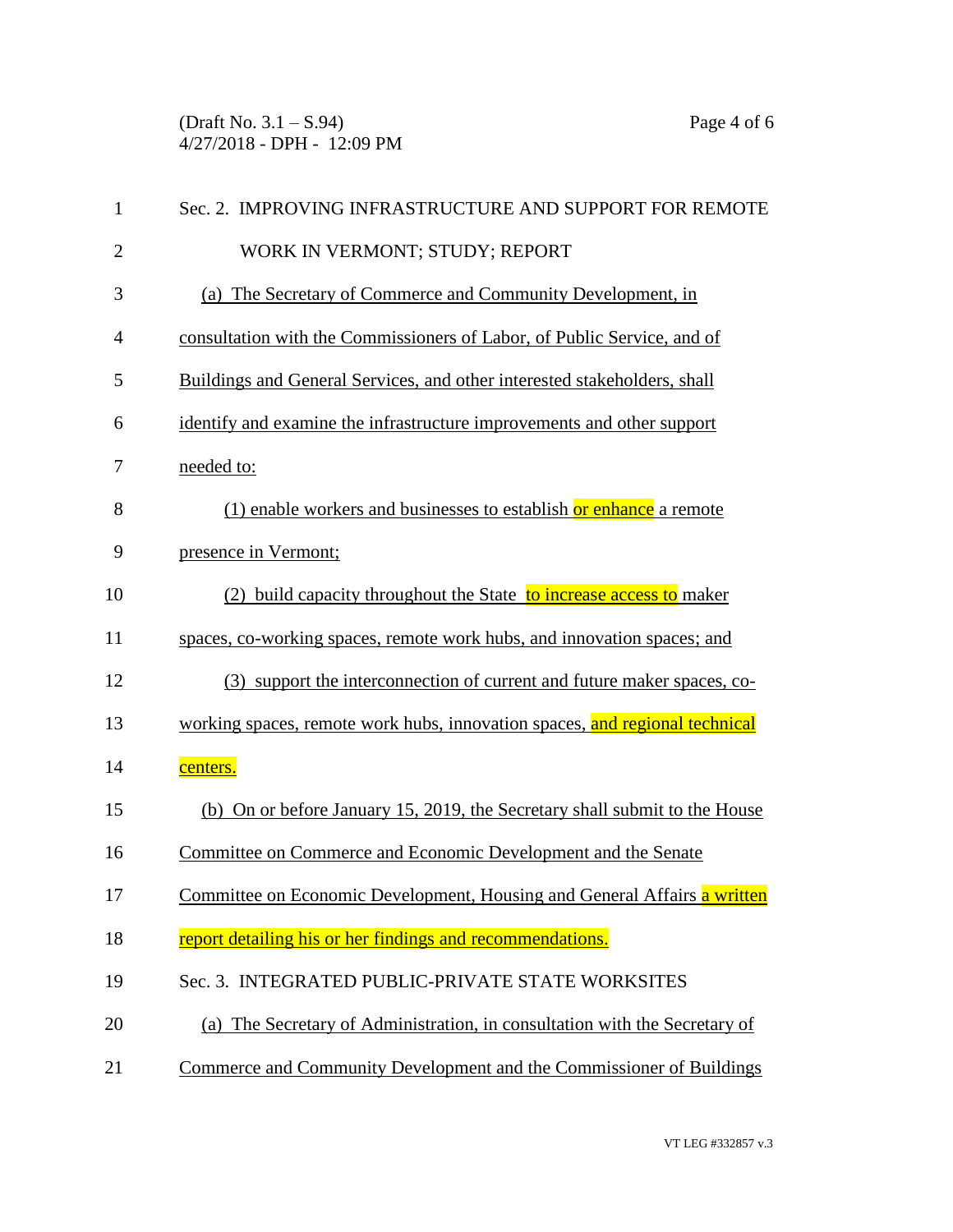(Draft No. 3.1 – S.94) Page 5 of 6 4/27/2018 - DPH - 12:09 PM

| $\mathbf{1}$   | and General Services, shall examine the potential for the State to establish     |
|----------------|----------------------------------------------------------------------------------|
| $\overline{2}$ | remote worksites that are available for use by both State employees and remote   |
| 3              | workers in the private sector.                                                   |
| $\overline{4}$ | (b) The Secretary shall examine the feasibility of and potential funding         |
| 5              | models for the worksites, including the opportunity to provide at low or no cost |
| 6              | co-work space within State buildings that is currently vacant or underutilized.  |
| 7              | (c) On or before January 15, 2019, the Secretary shall submit a written          |
| 8              | report to the House Committee on Commerce and Economic Development and           |
| 9              | the Senate Committee on Economic Development, Housing and General                |
| 10             | Affairs detailing his or her findings and any recommendations for legislative    |
| 11             | action.                                                                          |
| 12             | Sec. 4. BROADBAND AVAILABILITY FOR REMOTE WORKERS                                |
| 13             | On or before January 15, 2019, the Director of Telecommunications and            |
| 14             | Connectivity, in consultation with the Agency of Commerce and Community          |
| 15             | Development, shall submit with the annual report required by 30 V.S.A.           |
| 16             | § 202e findings and recommendations concerning:                                  |
| 17             | (1) the current availability of broadband service in municipal downtown          |
| 18             | centers that do, or could at reasonable cost, support one or more co-working     |
| 19             | spaces or similar venues for remote workers and small businesses; and            |
| 20             | (2) strategies for expanding and enhancing broadband availability for            |
| 21             | such spaces.                                                                     |